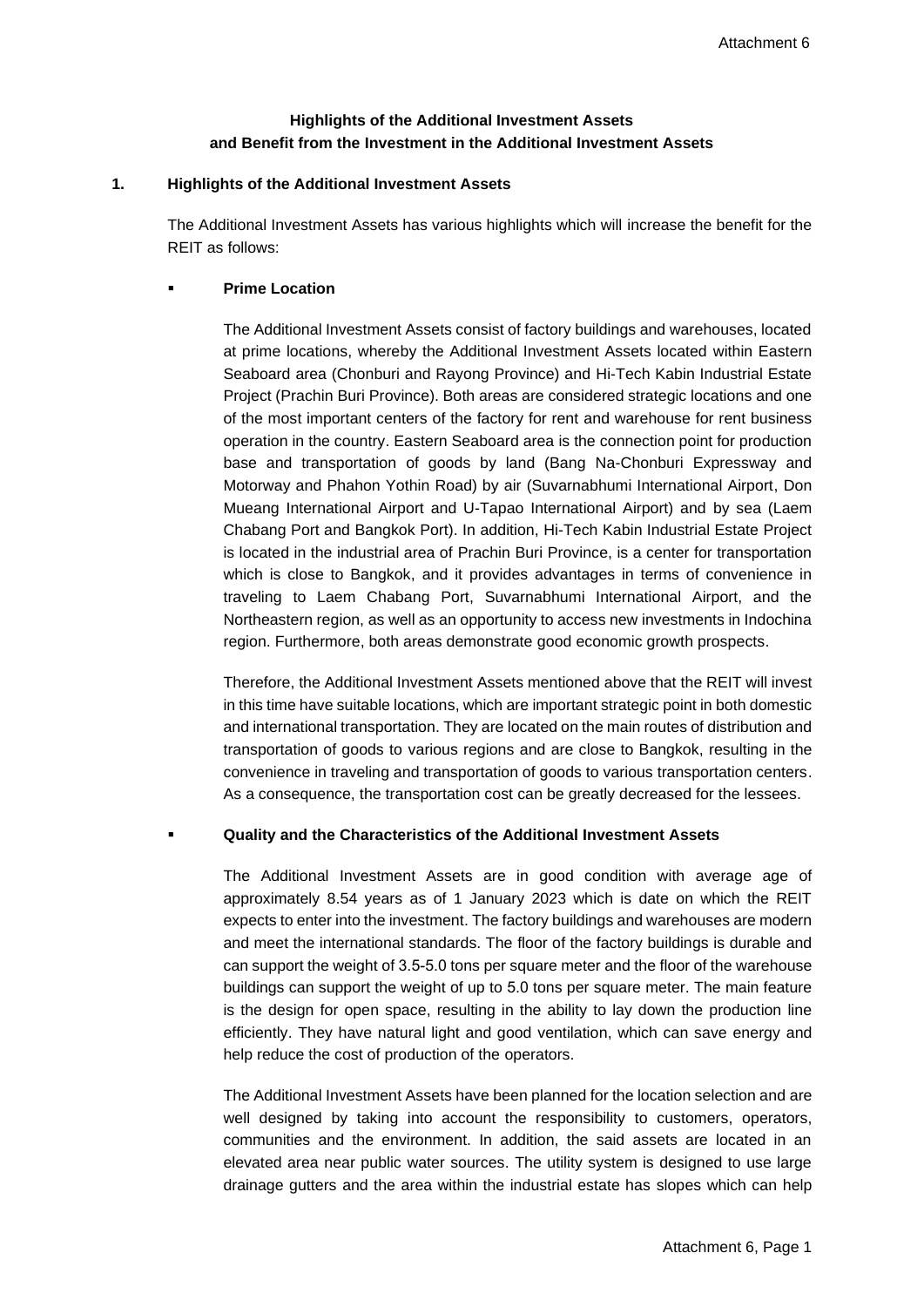preventing flooding from outside, support rainwater and drain water out of the project efficiently, therefore, it can well reduce the risk of flooding. Moreover, the Additional Investment Assets have never been affected by the flooding. These factors place the factory buildings and warehouse buildings invested by the REIT in high demand by manufacturers and operators.

In addition, the land area of some detached building factory for rent are designed to be flexible to support the expansion of the operators by reserving some of the space for the expansion from the part currently being used by the lessees (this area is referred to as the "Expandable Area"). When the lessee needs to expand the factory area due to business growth, the lessee in the said unit can further expand the factory building area without the need to move the production base to another larger factory building. As a consequence, the lessee can run the business continuously. Therefore, the factory buildings that the REIT will invest in this additional investment are in high demand by the lessees. It will also benefit the revenue growth that the REIT will receive in the future from investing in the said expansion area and reduce the risk from customers' production base relocation.

#### **Potential of Property Manager**

the REIT will appoint WHA Industrial Development Public Company Limited ("**WHAID**") as the Property Manager of the REIT, whereby WHAID is a leader in the industrial estates' development business of the country. Its company was incorporated on 15 August 1988. WHAID has expertise and experiences in managing the Additional Investment Assets to be invested in by the REIT, especially in the development of industrial estates and the provision of various utility services.

#### **Potential of Lessees**

The Additional Investment Assets have the potential to generate good incomes. The group of lessees is the target group that has both good business potential and good financial stability. There is also diversity in terms of nationality, i.e., Chinese, Korean, Japanese, American, Australian, as well as distribution of business types such as electronics, automotive, consumer, logistic groups, etc. Therefore, the Company is confident that the Additional Investment Assets that the REIT will invest in this time will be able to maintain the rental rate at a satisfactory level in order to create a stable and continuous income in the future

#### **2. Benefit from the investment in the Additional Investment Assets**

The Company expects that the investment in the said Additional Investment Assets will benefit the REIT and the Trust Unitholders as follows:

# ▪ **The investment in the Additional Investment Assets is in line with the objectives and the investment policy of the REIT**

The additional investment by investing in long-term leasehold right in lands and factory buildings and warehouse buildings of the REIT in this time is in line with the objectives of the establishment of the REIT. Whereby it is a seeking of investment opportunities in additional immoveable properties, which will be able to increase the value of the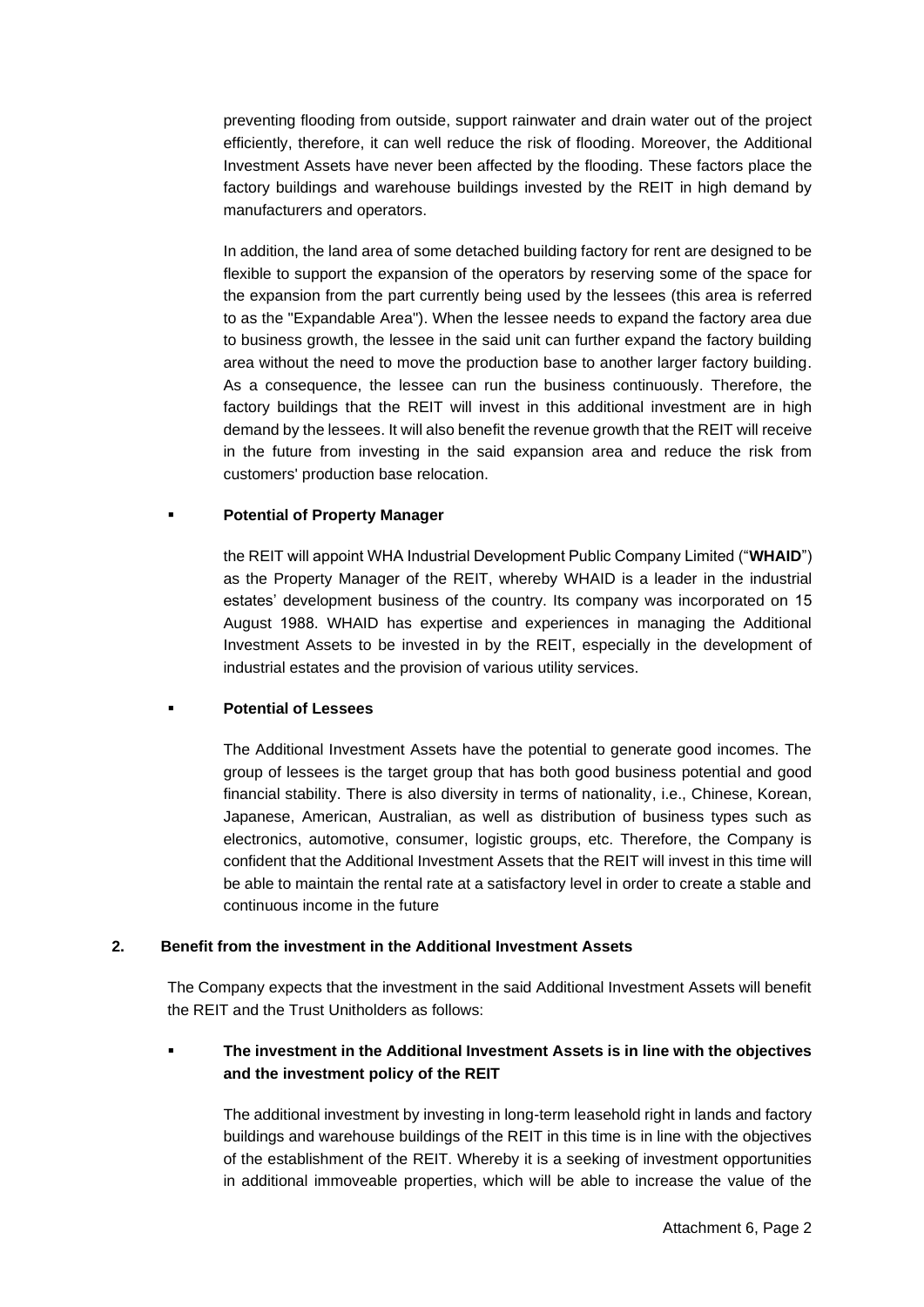assets of the REIT for the purpose of generating income and returns to the REIT and Trust Unitholders of the REIT.

## The investment in assets that have the potential to generate income which will **increase the benefit of the REIT**

The Company believes that the additional investment of the REIT in this time has various features such as location, quality of assets, potential of Property Manager and potential of lessees as described above. This will increase the benefit for the REIT by having the opportunity to increase rental fee and service fee income and the operating results of the REIT with more stability

### The increase in the variety of the source of income, the opportunities for revenue **growth from the investment in the Additional Investment Assets**

The investment in this Additional Investment Assets is to increase the diversification of the source of income of the REIT since it is the investment in assets that are located in various locations. The Company expects that the revenue of the REIT will increase with the estimated revenue and the estimated distribution and capital reduction proceed per unit for the year from 1 January 2023 – 31 December 2023 as follows:

|                                                      |                                      | <b>Properties</b><br>after the<br><b>Additional</b> |
|------------------------------------------------------|--------------------------------------|-----------------------------------------------------|
|                                                      | <b>Existing</b><br><b>Properties</b> | <b>Investment</b><br><b>No. 4</b>                   |
|                                                      | (Baht Million)                       | (Baht Million)                                      |
| Rental and service income                            | 775.31                               | 878.16                                              |
| Other income                                         | 0.41                                 | 0.47                                                |
| <b>Total revenue</b>                                 | 775.72                               | 878.63                                              |
| Property management fee                              | (67.63)                              | (73.18)                                             |
| Net property income                                  | 708.09                               | 805.45                                              |
| Management fee and trust management expenses         | (45.46)                              | (50.13)                                             |
| Amortisation of issuance costs                       | (1.98)                               | (1.98)                                              |
| Issuance costs for the additional investment No. 4   |                                      | (8.60)                                              |
| Interest expenses                                    | (106.45)                             | (121.38)                                            |
| Net profit available for benefits distribution       | 554.20                               | 623.36                                              |
| Add back (Deduct) non cash rental and service income | 0.01                                 | (0.43)                                              |
| Deduct Deferred property management fee              | (12.36)                              | (13.39)                                             |
| Add back Interest payable and prepaid bank fees      | 1.27                                 | 4.65                                                |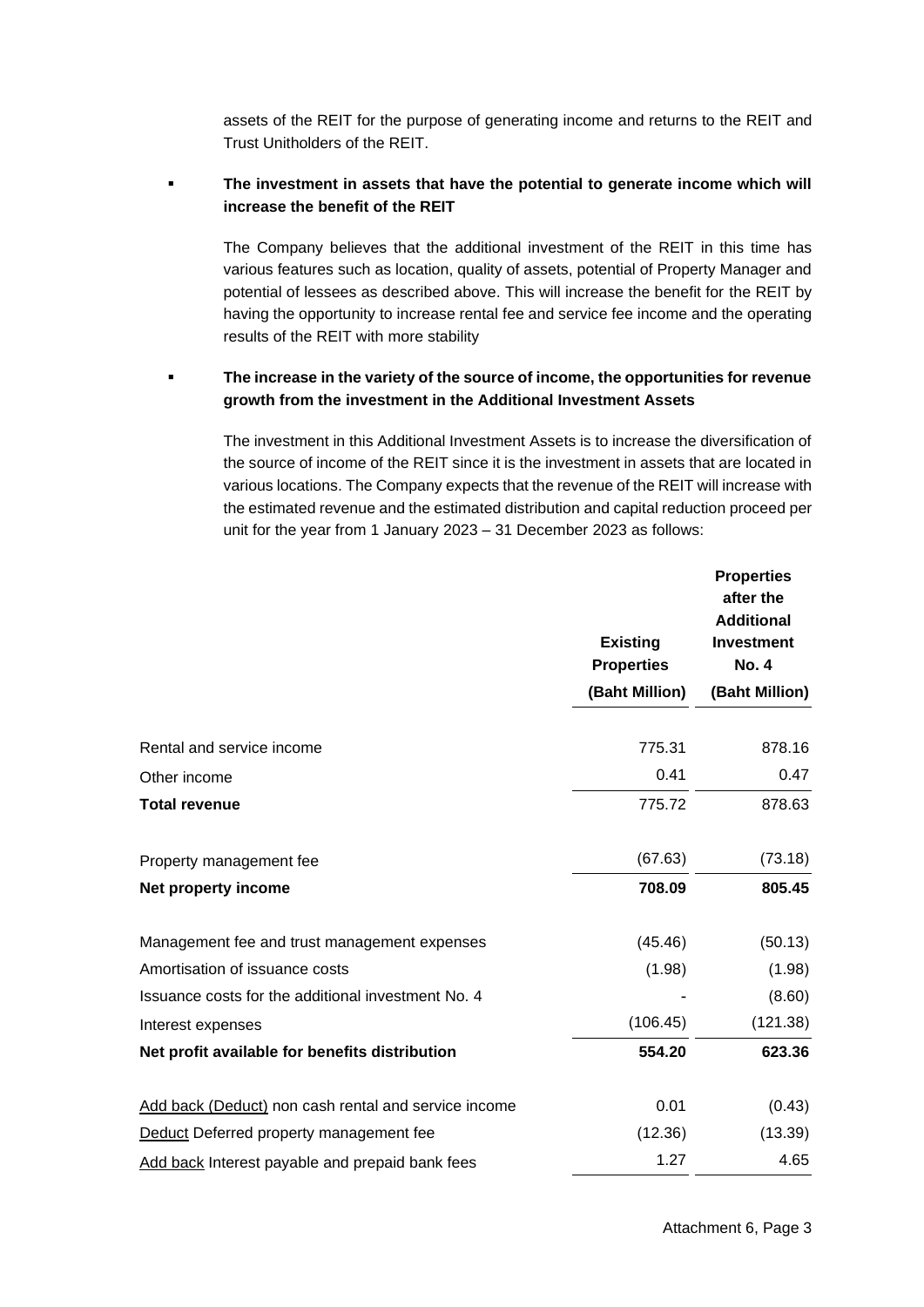|                                                                                                         |                                                        | <b>Properties</b><br>after the<br><b>Additional</b> |
|---------------------------------------------------------------------------------------------------------|--------------------------------------------------------|-----------------------------------------------------|
|                                                                                                         | <b>Existing</b><br><b>Properties</b><br>(Baht Million) | Investment<br><b>No. 4</b><br>(Baht Million)        |
|                                                                                                         |                                                        |                                                     |
|                                                                                                         |                                                        |                                                     |
| Net cash available for benefits distribution                                                            | 543.12                                                 | 614.19                                              |
| Add back Excess liquidity from amortisation of issuance costs                                           | 1.98                                                   | 1.98                                                |
| Add back Excess liquidity from amortisation of issuance costs<br>for additional investment Assets No. 4 |                                                        | 8.60                                                |
| Net cash available for benefits distribution and capital                                                |                                                        |                                                     |
| reduction                                                                                               | 545.10                                                 | 624.77                                              |
| Projected benefits distribution and capital reduction rate (%)                                          | 97.00                                                  | 97.00                                               |
| Projected net cash for benefits distribution and capital<br>reduction                                   | 528.75                                                 | 606.03                                              |
| Projected distribution of benefits and capital reduction                                                |                                                        |                                                     |
| - Benefits distribution                                                                                 | 528.75                                                 | 606.03                                              |
| - Capital reduction                                                                                     |                                                        |                                                     |
| Benefits distribution and capital reduction                                                             | 528.75                                                 | 606.03                                              |
| Number of trust units (million units) <sup>1</sup>                                                      | 840.13                                                 | 953.83                                              |
| Projected benefits distribution and capital reduction per<br>unit (Baht)                                |                                                        |                                                     |
| - Benefits distribution per unit                                                                        | 0.63                                                   | 0.64                                                |
| - Capital reduction per unit                                                                            |                                                        |                                                     |
| Benefits distribution and capital reduction per unit                                                    | 0.63                                                   | 0.64                                                |

<sup>1</sup> The number of Trust Units is for illustrative purpose only. The final issuing and offering number of trust unit may be more, less or equal to the projection.

> However, referring to the above table, the estimation of distribution and capital reduction proceed to be paid to the Trust Unitholders after the investment in the Additional Investment Assets No. 4 pursuant to the assumption of the income and distribution statement for 12-months period from 1 January 2023 to 31 December 2023 is equal to 0.64 Baht per unit, representing the estimated payment ratio of the distribution and capital reduction proceed for the Trust Unitholders when calculated from the closing price on the weighted average of the REIT Trust Units from 27 April 2022 until 20 May 2022 (15 business days) at Baht 8.41 per unit, equivalent to approximately 7.61 percent.

> The above estimated payment ratio of the distribution and capital reduction proceed is a hypothesis based on assumptions and from the weighted average closing price (15